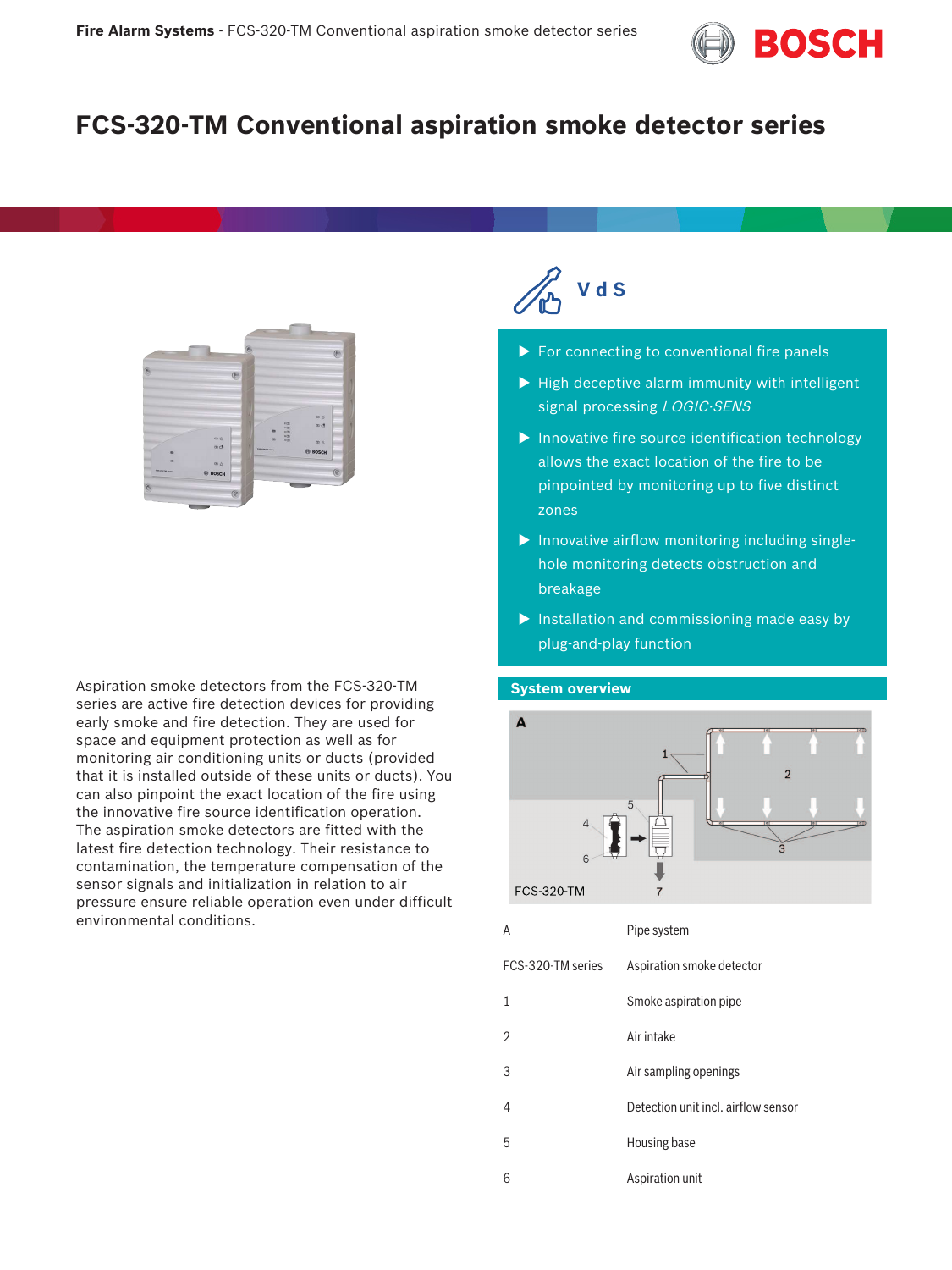7 Air outlet

#### **Functions**

The aspiration unit uses a pipe system with defined air sampling openings to draw in air samples from the monitoring range and route them to the detection unit.

Depending on the programmed response sensitivity of the detection unit and the alarm threshold, the FCS‑320‑TM Aspirating Smoke Detector triggers the alarm when the appropriate light obscuration level is reached. The alarm is displayed via the main alarm LED on the device and forwarded to the connected fire panel.

Various time-delay settings can be selected for displaying and forwarding alarms and malfunctions. Malfunction messages are reset via the connected fire panel and the Reset Module FCA-320-Reset.

#### **Avoiding false alarms**

The LOGIC·SENS intelligent signal processing compares the measured smoke level with known disturbance variables and decides whether something is an alarm or deception.

#### **Fire source identification**

Innovative fire source identification technology allows the exact location of the fire to be pinpointed by monitoring up to five distinct zones.

#### **Airflow monitoring**

An airflow sensor checks the connected pipe system for breakage and obstruction.

#### **Response sensitivity**

FCS‑320‑TM series Aspirating Smoke Detectors have a response sensitivity of 0.5%/m to 2%/m light obscuration. The alarm threshold can be set at intervals of 0.1%/m with FAS‑ASD‑DIAG.

#### **Variants**

All devices have LED displays for operating mode, malfunction and main alarm, and also offer an infrared diagnostics port. In addition, FCS‑320‑TM‑R offers an optical fire source identification display for up to five zones.

#### **Regulatory information**

| <b>Region</b>                                             | <b>Regulatory compliance/quality marks</b> |                               |  |
|-----------------------------------------------------------|--------------------------------------------|-------------------------------|--|
| Morocco                                                   | <b>CMIM</b>                                | <b>FCS-320-TM</b>             |  |
| Macao Special<br>Administrative<br>Region Govern-<br>ment | C <sub>B</sub>                             | 0851/GEL/DPI/2020             |  |
| Germany                                                   | VdS                                        | G209144 FCS-320-TM FAS-420-TM |  |

| <b>Region</b> | <b>Regulatory compliance/quality marks</b> |                                          |  |
|---------------|--------------------------------------------|------------------------------------------|--|
| Switzerland   | <b>VKF</b>                                 | AEAI 21137 FCS-320-TM FAS-420-TM         |  |
| Europe        | CF                                         | <b>FCS-320-TM</b>                        |  |
|               | C <sub>PD</sub>                            | 0786-CPD-20879 FCS-320-TM FAS-420-<br>ТM |  |

#### **Installation/configuration notes**

#### **Pipe system planning**

In planning, a distinction is made between area monitoring and equipment monitoring.

The aspiration pipe system should be arranged such that any fires can be detected at the initial stage. The number of air sampling openings and the structure of the pipe system depend on the size and geometry of the monitoring area.

#### **Symmetrical structure**

The aspiration pipe system incl. aspiration borings should preferably be symmetrical in structure, i.e.: •

- Same number of air sampling openings per pipe branch
- Same pipe branch lengths (maximum deviation ± 20%)
- Same distance between adjacent air sampling openings on the smoke aspiration pipe (maximum deviation ± 20%)

#### **Asymmetrical structure**

•

If structural issues make it impossible to maintain this symmetry, the following conditions apply:

- The number of air sampling openings and the length of the shortest and longest pipe branch within the pipe system must not exceed a quantity ratio of 1:2.
- The distance between adjacent air sampling openings on the smoke aspiration pipe must be the same (maximum deviation  $\pm$  20%).
- The diameters of the air sampling openings are determined separately for each pipe branch. The diameters depend on the total number of air sampling openings in the pipe branch in question.

#### **Branch length**

For faster detection, it is best to select several short branches rather than a few long branches (U and double-U pipe systems preferable).

#### **Pipe configuration**

Depending on the geometry of the area, the aspiration pipe is planned as an I, U, M or double-U pipe system.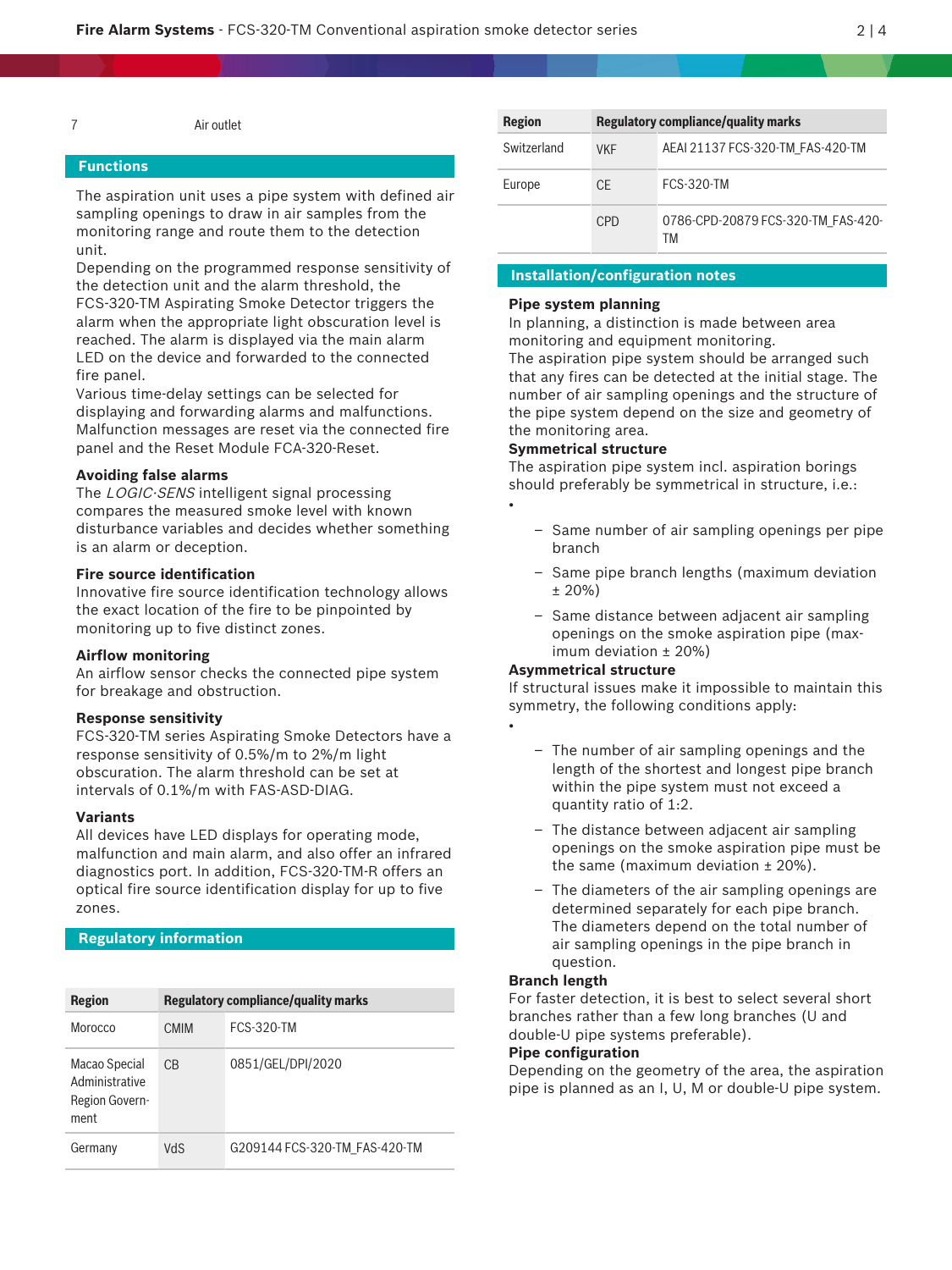$|o|$ 

Planning with fire source identification requires I pipe configuration.



## **FCS-320-TM**



#### **FCS-320-TM**



#### **FCS-320-TM**



#### **Item Designation**

- 1 I-pipe system
- 2 U-pipe system
- 3 M-pipe system
- 4 Double-U pipe system

For further information on the following aspects of FCS‑320‑TM planning, please refer to the operation guide "FCS‑320‑TM Series Aspirating Smoke Detectors LSN improved version" (Product ID F.01U.130.928):

- Planning airflow monitoring
- Defining the sensitivity
- Planning limitations
- Planning air sampling pipes
- Standard Pipe Planning
- Simplified Pipe Planning
- Planning for Forced Airflow
- Setting of the fan current

## **Technical specifications**

### **Electrical**

|                                                                   | Power supply<br>(Conventional) | 14 V DC-30 V DC  |                  |                  |        |
|-------------------------------------------------------------------|--------------------------------|------------------|------------------|------------------|--------|
| Current<br>consumption from<br>auxiliary power<br>supply $(24 V)$ | Fan voltage                    |                  |                  |                  |        |
|                                                                   | 9 V                            | 10.5V            | 12V              | 13.5V            |        |
|                                                                   | <b>Starting</b><br>current     | $120 \text{ mA}$ | $130 \text{ mA}$ | 145 mA           | 160 mA |
|                                                                   | In standby                     | $90 \text{ mA}$  | 110 mA           | $130 \text{ mA}$ | 150 mA |
|                                                                   | At alarm                       | 125 mA           | $135 \text{ mA}$ | 150 mA           | 175 mA |

#### **Environmental conditions**

| Protection category according to<br>EN 60529                |                                    |
|-------------------------------------------------------------|------------------------------------|
| Without air return                                          | IP 20                              |
| With pipe section 100 mm/<br>pipe bend                      | IP 42                              |
| With air return                                             | <b>IP 54</b>                       |
| Permissible temperature range                               |                                    |
| Aspiration smoke detector                                   | $-20^{\circ}$ C to $+60^{\circ}$ C |
| PVC pipe system                                             | $-10^{\circ}$ C to $+60^{\circ}$ C |
| ABS pipe system                                             | $-40^{\circ}$ C to $+80^{\circ}$ C |
| Permissible relative humidity (non-Max. 95%)<br>condensing) |                                    |

#### **Ordering information**

**FCS-320-TM Aspiration smoke detector** conventional aspirating smoke detector with LED displays for operating mode, malfunction and alarm Order number **FCS-320-TM | F.01U.141.195**

**FCS-320-TM-R Aspiration smoke detector, room-ident** conventional aspirating smoke detector with LED displays for operating mode, malfunction, alarm and fire source identification Order number **FCS-320-TM-R | F.01U.141.196**

**FAS-420-TM-HB Housing base** housing base for aspiration smoke detector Order number **FAS-420-TM-HB | F.01U.078.494**